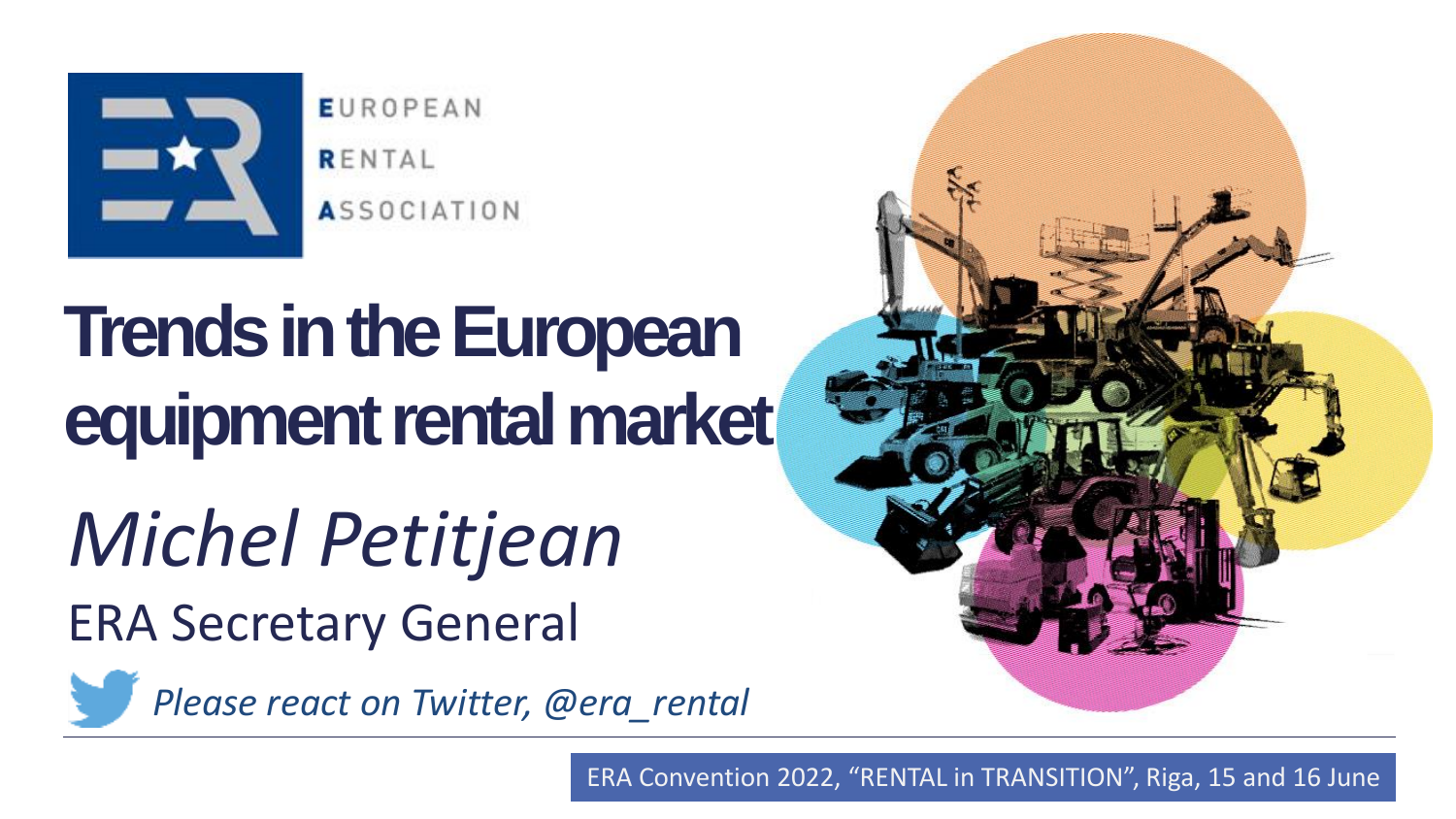■ 2022 Experiencing difficulties including:

- Russia-Ukraine situation casting shadow over 2022 with increase in prices of commodities over *9% in 2022*

- China lockdown leading to supply chain disruptions with Exports to Europe of machinery equipment & tools to *fall 11%* and Shipping costs to Europe *to increase 41% in 2022*
- EU GDP growth falling from 3.7% to at most 2.4% (*April forecast*)
- Increasing inflation rates deteriorating the Market situation in Europe 2022 with construction output to fall from *3.5%* to *1.6%*
- Interest rates increases will start impacting the Market in 2023

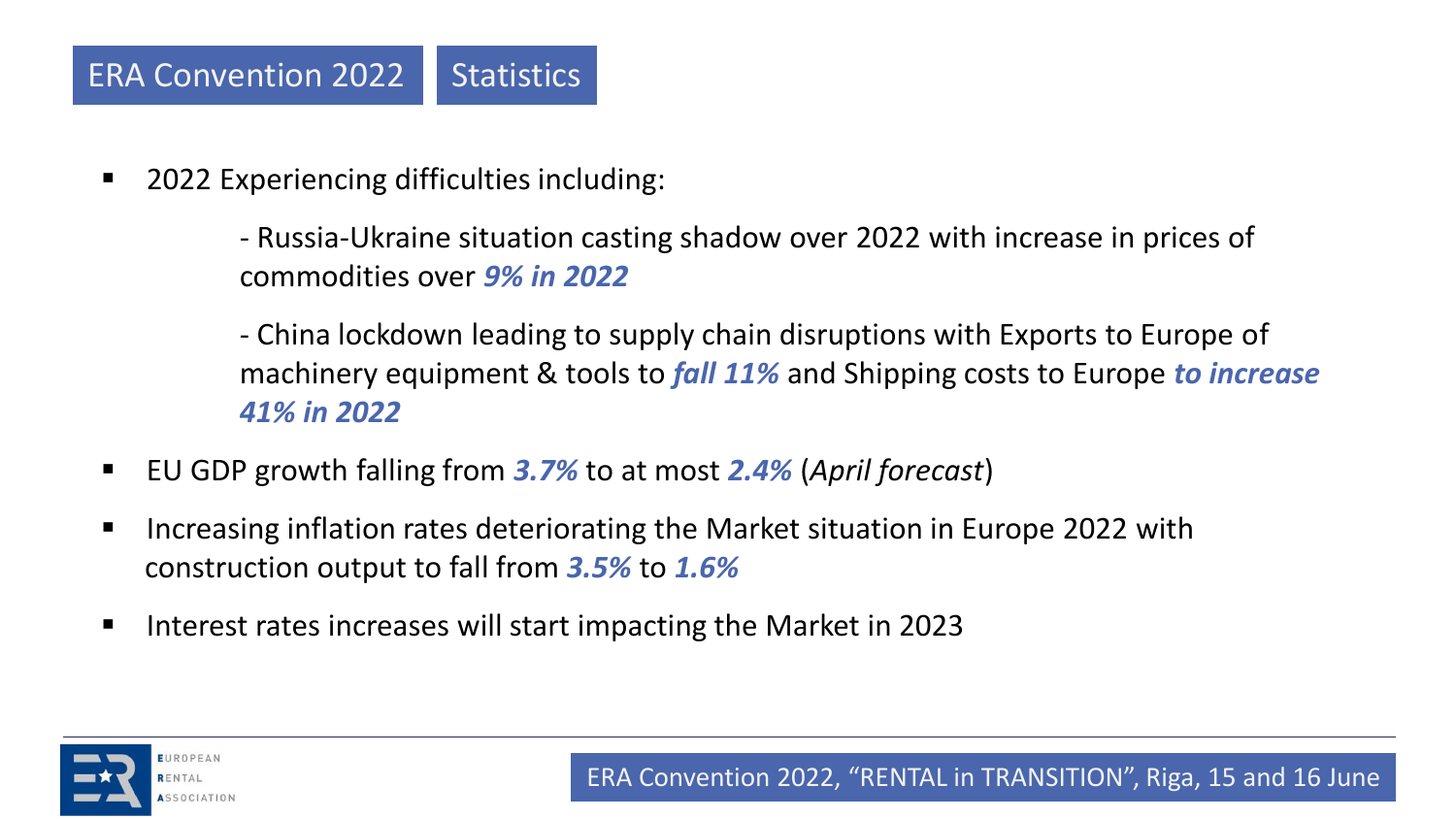► Construction growth will experience uneven situations

- ► New 2022 construction forecast is significantly lower
- ► Equipment rental will outperform construction in 2022
- ► Large rental markets see growth forecast fall more in 2022
- ► While small rental markets will see higher growth in 2023

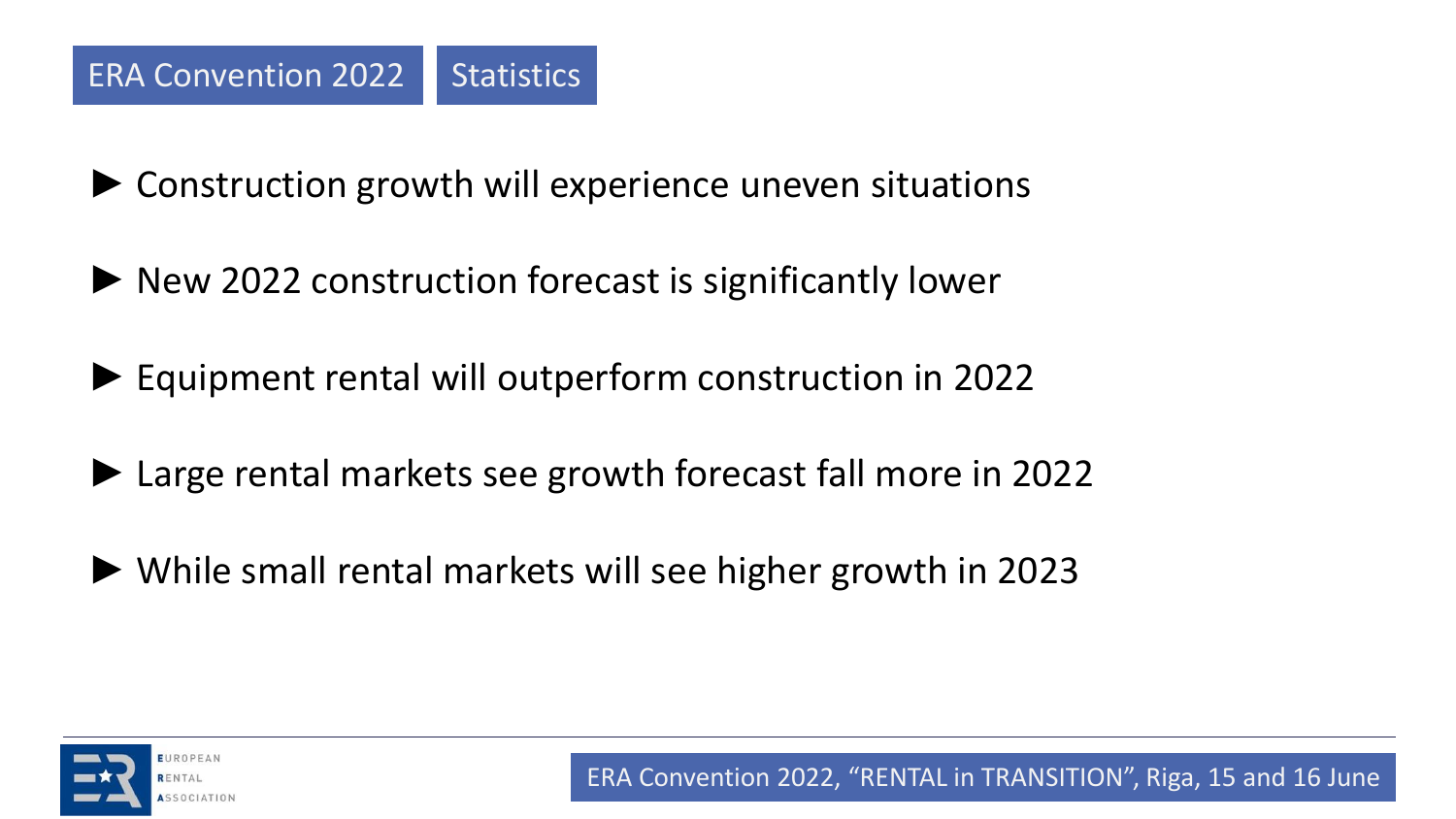## CONSTRUCTION GROWTH WILL EXPERIENCE UNEVEN SITUATIONS





RENTAL ASSOCIATION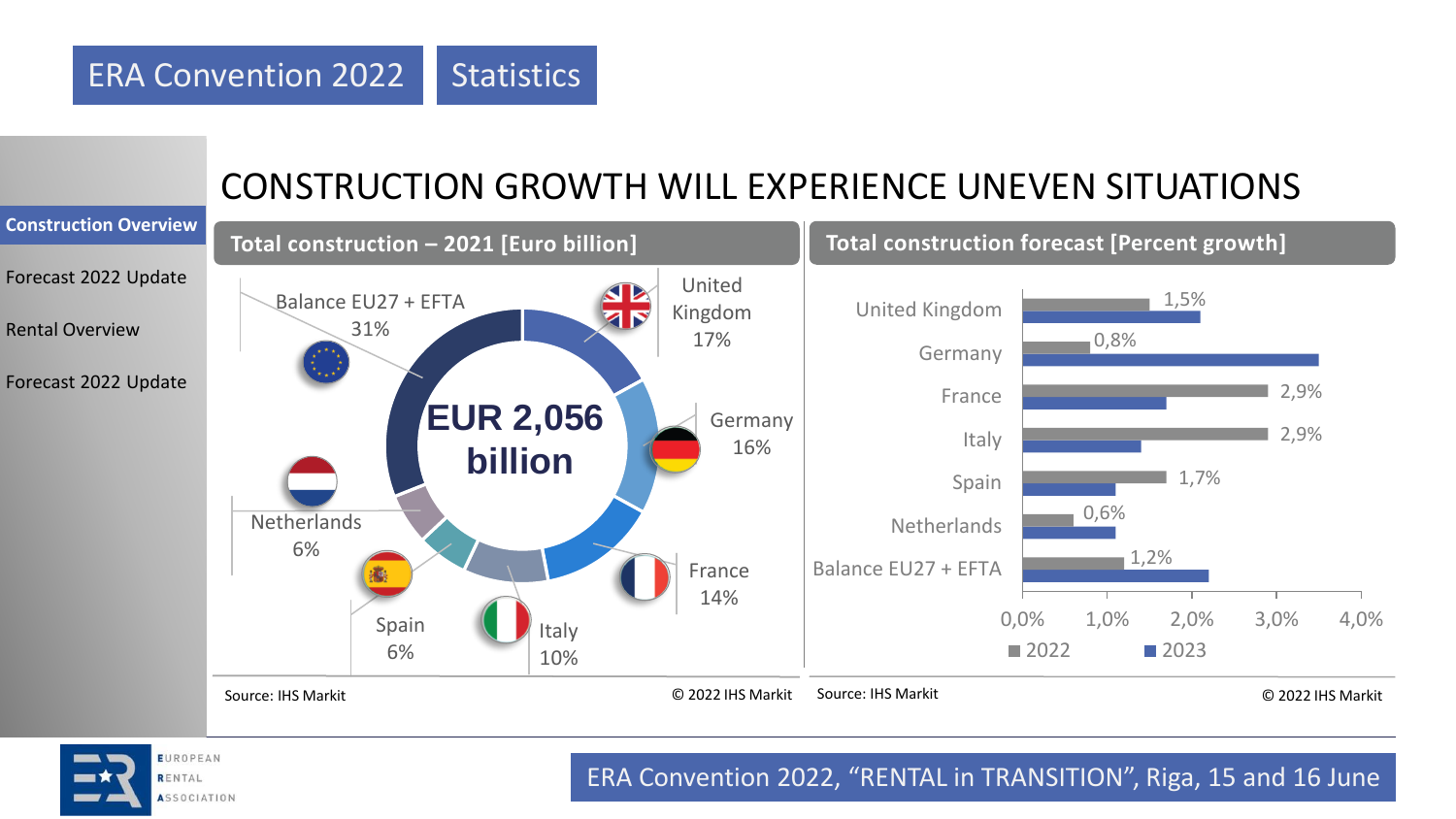#### NEW 2022 CONSTRUCTION FORECAST IS SIGNIFICANTLY LOWER



RENTAL ASSOCIATION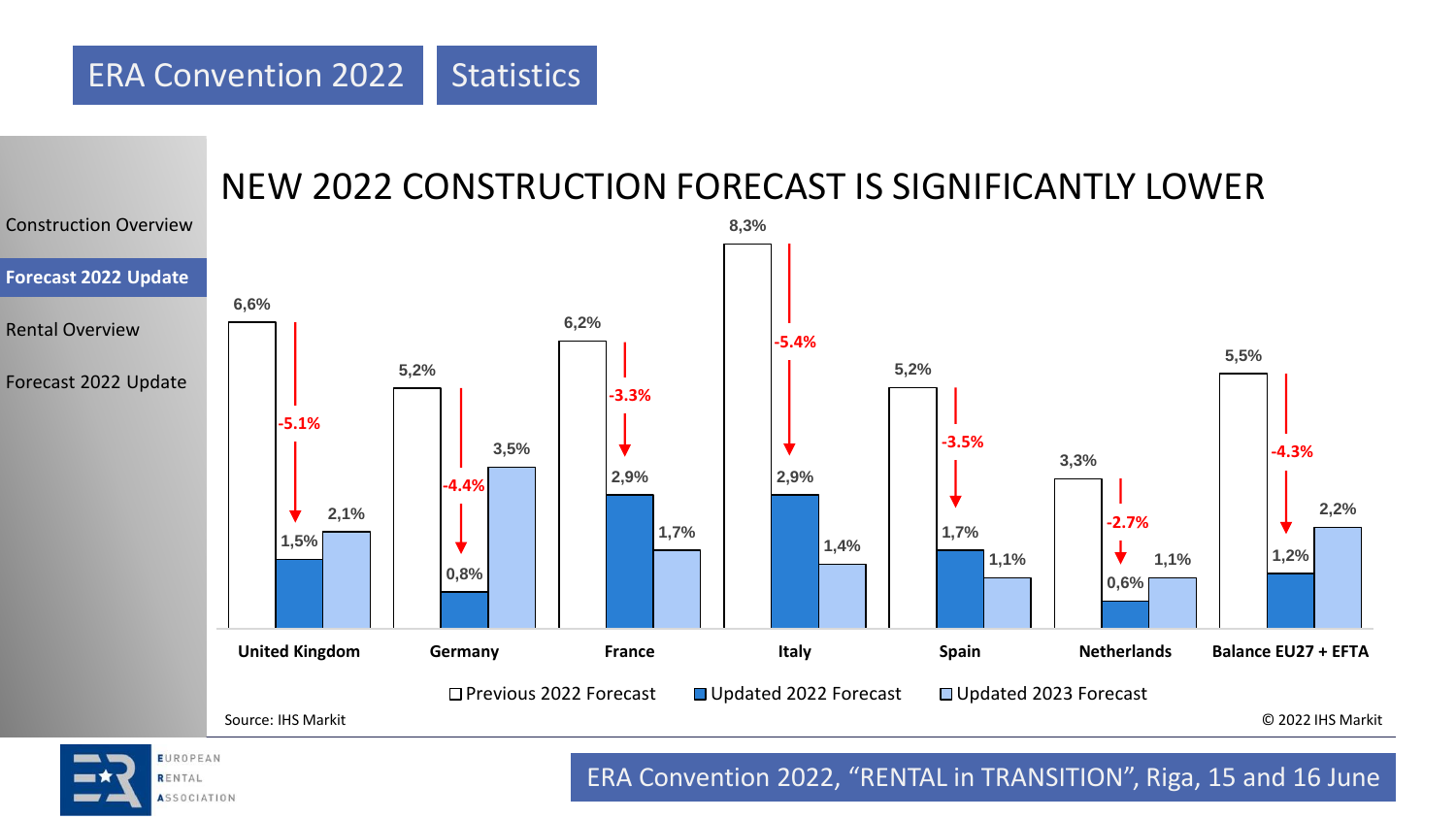## EQUIPMENT RENTAL WILL OUTPERFORM CONSTRUCTION IN 2022





ASSOCIATION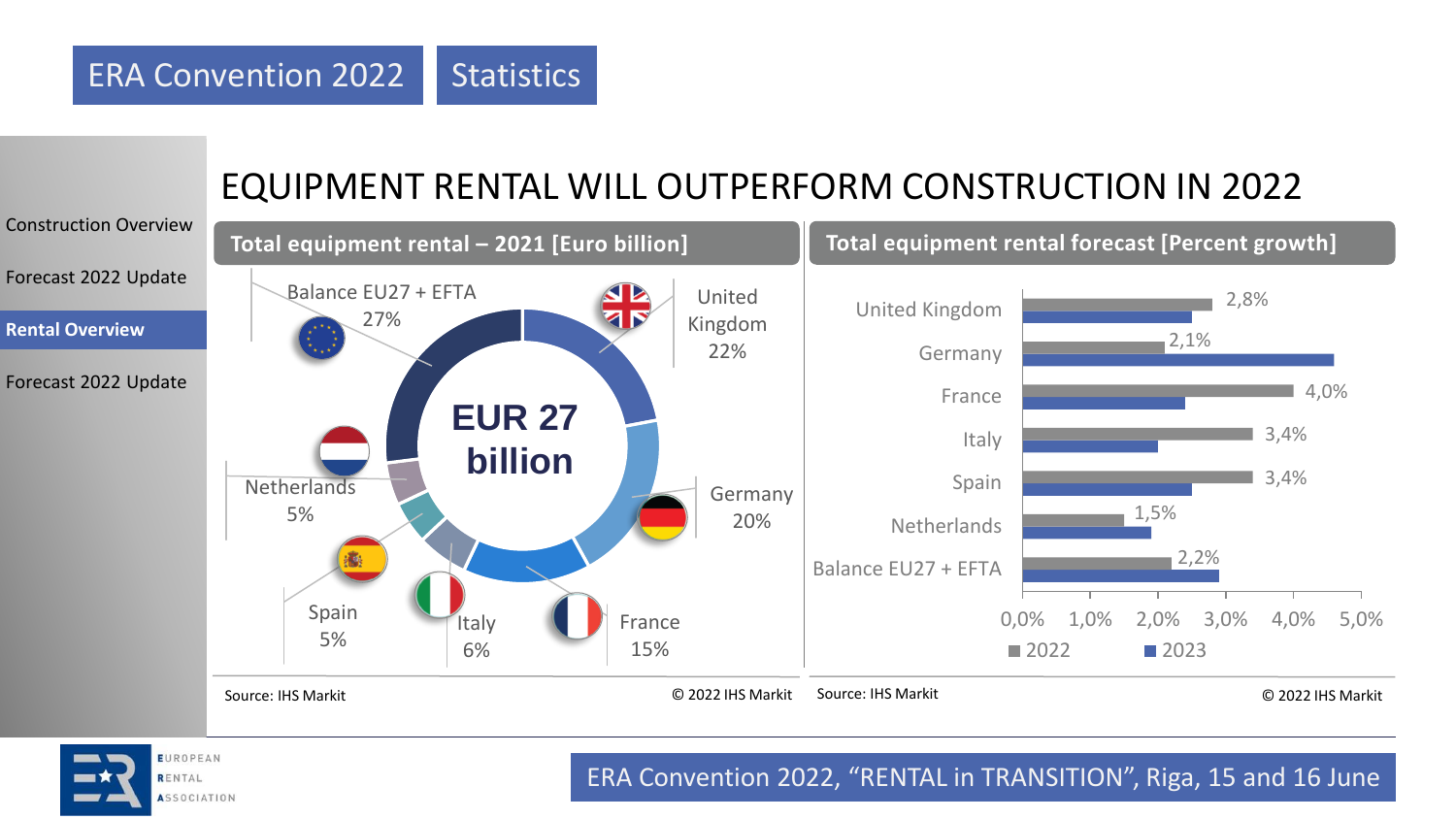

#### ERA Convention 2022, "RENTAL in TRANSITION", Riga, 15 and 16 June

ASSOCIATION

RENTAL